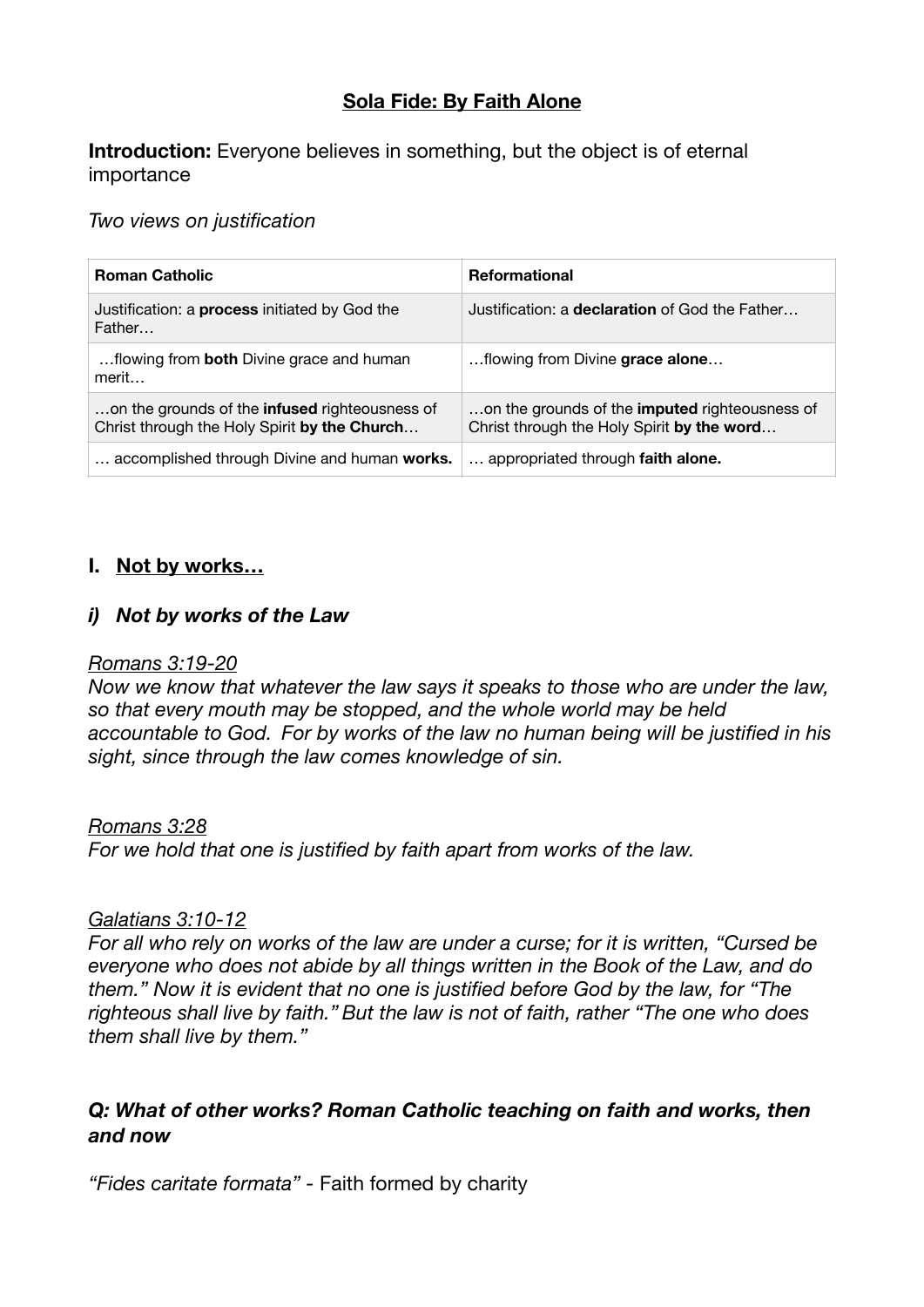"If any one saith, that by faith alone the impious is justified; in such wise as to mean, that nothing else is required to co-operate in order to the obtaining the grace of Justification, and that it is not in any way necessary, that he be prepared and disposed by the movement of his own will; let him be anathema." *- Council of Trent, Session VI, Canon IX* 

"Faith is the theological virtue by which we believe in God and believe all that he has said and revealed to us, and that Holy Church proposes for our belief, because he is truth itself…Living faith "works through charity."

- *Catechism of the Catholic Church, III.1.1.vii (1814)* 

"The practice of all the virtues is animated and inspired by charity…The practice of the moral life animated by charity gives to the Christian the spiritual freedom of the children of God."

*- Catechism of the Catholic Church, III.1.1.vii (1827,28)* 

But "faith apart from works is dead": when it is deprived of hope and love (charity), faith does not fully unite the believer to Christ and does not make him a living member of his Body.

*- Catechism of the Catholic Church, III.1.1.vii (1815)* 

## *ii) Not by a principle of works at all*

#### *Romans 4:1-5*

*What then shall we say was gained by Abraham, our forefather according to the flesh? For if Abraham was justified by works, he has something to boast about, but not before God. For what does the Scripture say? "Abraham believed God, and it was counted to him as righteousness." Now to the one who works, his wages are not counted as a gift but as his due. And to the one who does not work but believes in him who justifies the ungodly, his faith is counted as righteousness.* 

#### *Titus 3:4-5*

*But when the goodness and loving kindness of God our Saviour appeared, he saved us, not because of works done by us in righteousness, but according to his own mercy.* 

#### *Ephesians 2:8*

*For by grace you have been saved through faith. And this is not your own doing; it is the gift of God, not a result of works, so that no one may boast.*

*Application: No grounds for boasting in ourselves*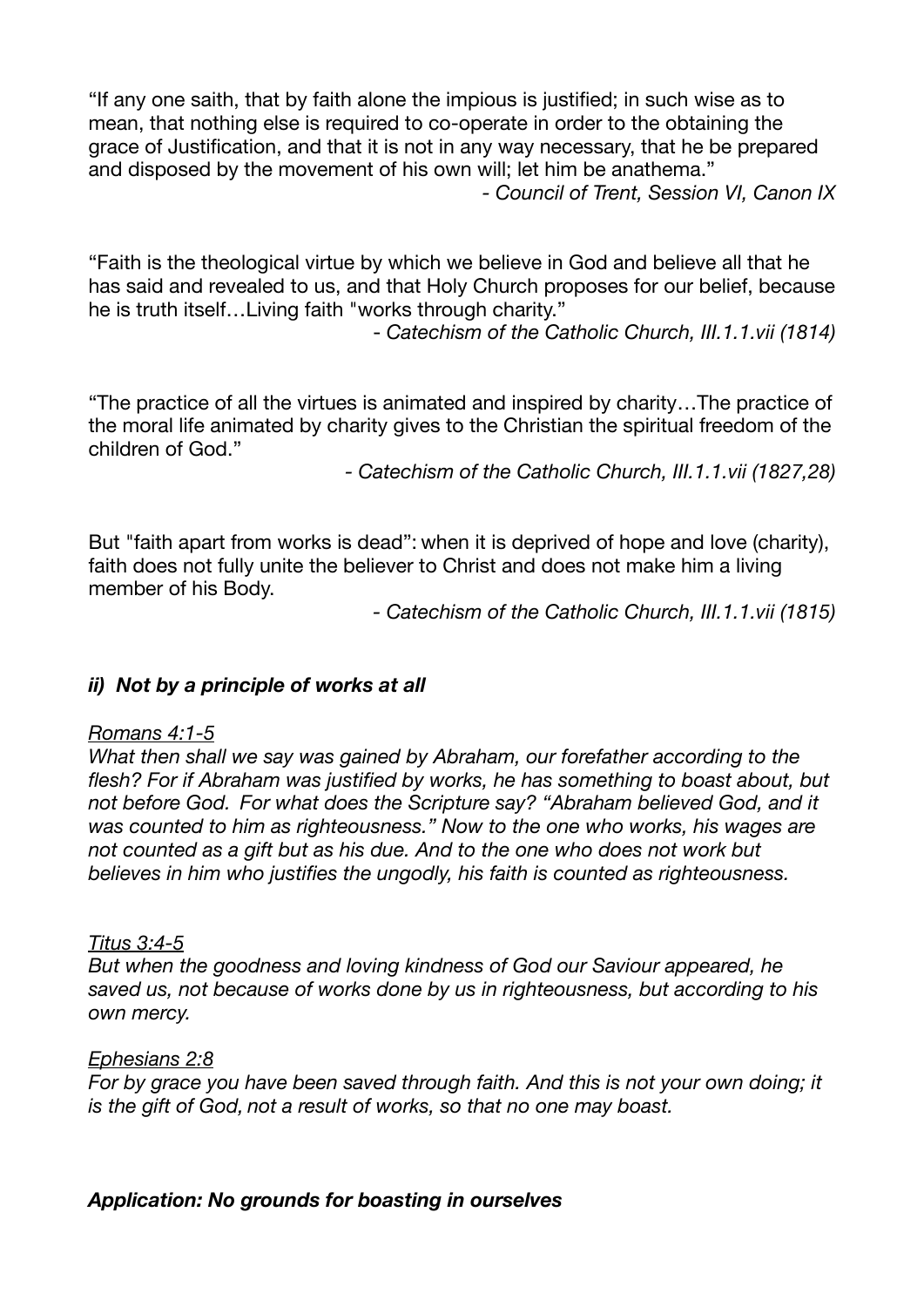## **II. But through faith…**

#### *21. What is true faith?*

True faith is not only certain knowledge whereby I hold for truth all that God has revealed to us in his Word; but also a hearty trust, which the Holy Spirit works in me by the Gospel, that not only to others, but to me also, forgiveness of sins, everlasting righteousness and salvation are freely given by God, merely of grace, only for the sake of Christ's merits.

*- Heidelberg Catechism 21* 

### *i) A certain knowledge…*

#### *Romans 1:16-17*

*For I am not ashamed of the gospel, for it is the power of God for salvation to everyone who believes, to the Jew first and also to the Greek. For in it the righteousness of God is revealed from faith for faith, as it is written, "The righteous shall live by faith."*

#### *Romans 10:17*

*So faith comes from hearing, and hearing through the word of Christ. (cf 2 Timothy 3:14-16, John 5:39, Luke 24:44)* 

"It is through the Church that we receive faith and new life in Christ by Baptism. In the *Rituale Romanum*, the minister of Baptism asks the catechumen: "What do you ask of God's Church?" and the answer is: "Faith."

*- Catechism of the Catholic Church, I.1.3.ii.1 (168)* 

## *ii) A hearty trust…*

*Portraits of faith in the gospels:*  Mt 8:5-13, 9:20-22, 15:21-28; Mk 5:35-43, 10:46-52; Lk 7:36-50, 17:11-19

*Belief in John's gospel* Receives Jesus, 1:12, 3:11 Obeys Jesus, John 3:36 Keeps Jesus' words, 8:51-52 Follows Jesus, 1:37-43 Abides in Jesus, 15:4-5 Hears Jesus, 10:3,16 Comes to Jesus, 3:20-21 Goes to Jesus, 6:68 Enters in through Jesus, 10:9 Beholds Jesus, 6:40 Drinks of what Jesus gives, 4:14, 7:37 Feeds on Jesus, 6:50-57